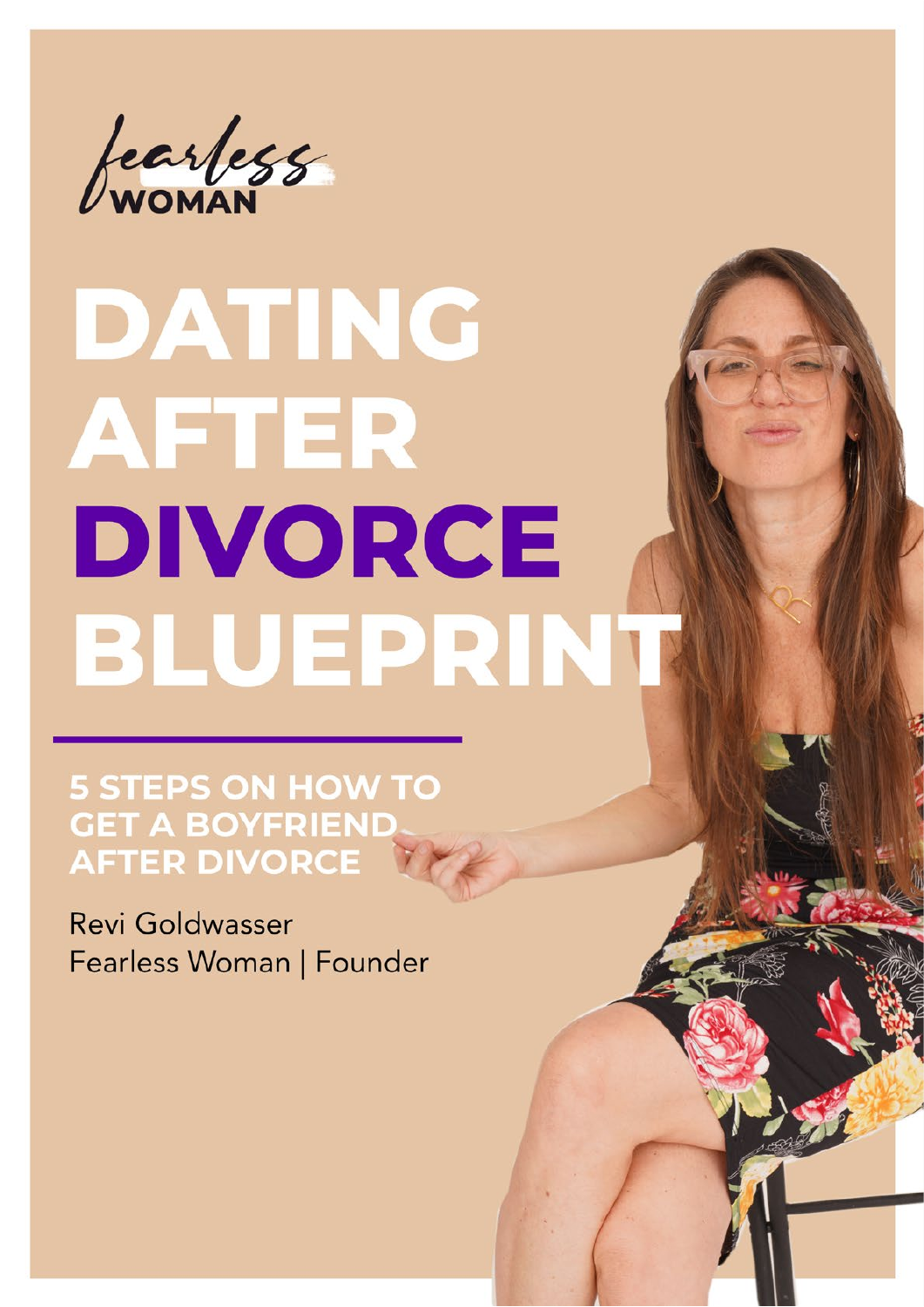

I was married for 20 years. When I left my husband in 2015 I died. It was that year that I call the "death" year. My life as a married mom of two kids was over. I had to bury the old me and recreate a new me. It was a total breakdown to breakthrough surreal experience.

Today, five years after I whispered the life changing words into his ear "I want a Divorce" I am blown away as to the woman I have become and although the pain and anguish of the Divorce was something I do not want to ever repeat in my life, I know without a shodow of a doubt that I was meant to go through this and transform my life so that I can empower, inspire and teach YOU do to the same.

You can and you will!

My tribe today is strong and growing.

We are a community of divorced women and moms who are rebuilding ourselves – our sense of worth, our financial foundation, our identity and falling in love with ourselves all over again, and of course, finding and meeting our true soul mate!

A Divorce is heartbreaking. But the breakthrough from Divorce is Life Transformation.

I am honored to share my journey of transformation to become the Fearless Woman I am today.

This specific blueprint is focused on Dating After Divorce – How To Get a Boyfriend!

Below are my 5 Steps on How to Get a Boyfriend After a Divorce. It is nothing that you would expect and that is exactly why you WILL become a Fearless Woman when you are done learning with me.

Mr. Right #2 is just around the corner as long as we FIRST work on you!

Let's begin….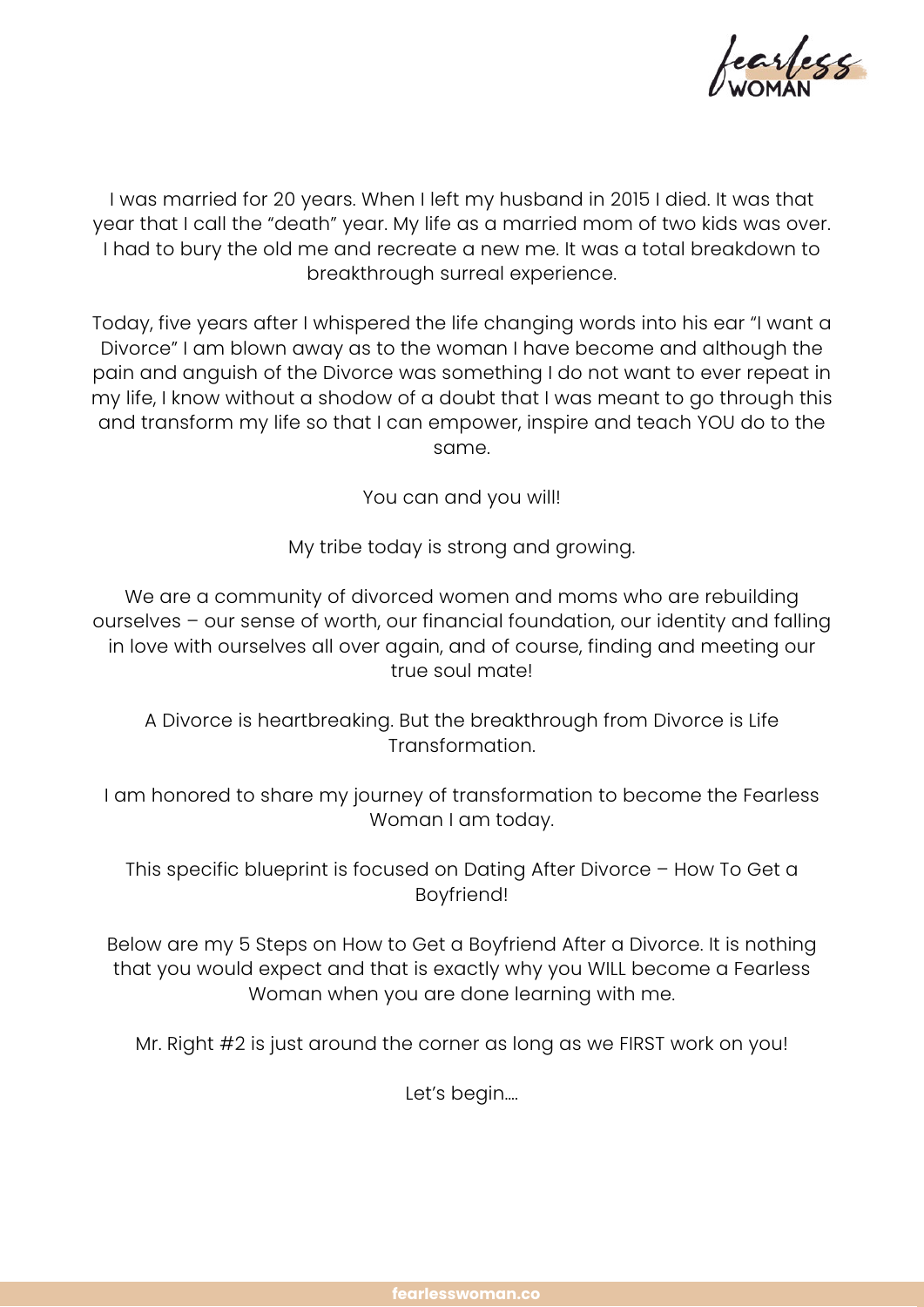

## Take at least 6 months to 1 year**off before you start dating again.**

The pain of Divorce is real.

This is exactly WHY you can't start to date right away. When you are hurt and in pain and sad and vulnerable, you will enter the dating world in that place of LACK.

This is very dangerous. As basically what you are really doing is wanting to "find Mr. Prince Charming" to make all your problems go away.

PROBLEM. That means you are still in trauma mode and will only attract a predatorial man who sniffs out women who are weak and vulnerable.

You think you had issues with your first husband? Imagine the kind of man you will attract in this emotional state you are in - he'll make your first husband look like Bambi! **Stay away from dating until you have taken time to heal and become whole and secure again.**

From a position of emotional health and security you will attract a great man.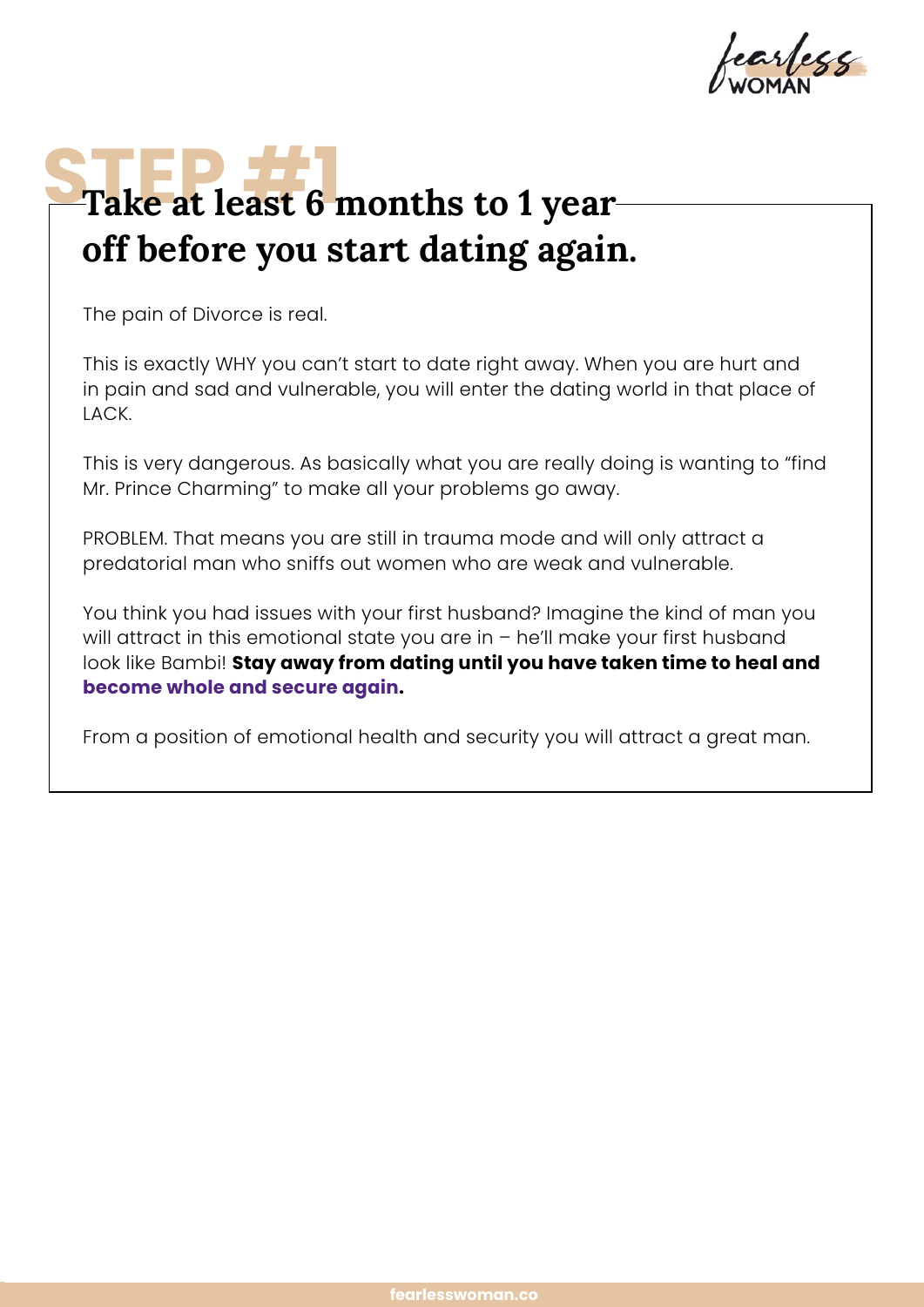earless

## **STEP #2**<br> **Do not assume the next man will fix all your problems.**

How many times have I heard my clients tell me, *"Revi, I need a man who has money, who will give me a home, give me an allowance, be a great step dad*  to my kids, pay all my bills, take me out of debt and pay all my legal fees, etc, *etc."*

Are you kidding?

Again – if you are entering the dating world in this mindset of lack and desperation you will REPEL – I repeat – REPEL – a healthy and strong and secure man.

This way of thinking puts you into such a desperate space of emotionally neediness, that you will actually repel a secure man and instead attract a man even more needy than you.

Keep this attitude up and I promise you will attract a man that has less money than you, ends up moving into your home, and then you end up taking care of his kids while he sleeps until 12 noon.

This is the WRONG mindset ladies.

Solution: **Fix your own issues.** Yes you can and yes you will. When you start focusing on how to fix your own issues what happens is that you start to feel empowered, you start to feel strong, you start to feel in control.

Do you see how your emotional and mental state is changing? You become a very sexy woman when you come from a position of control and knowledge. This is the space I want you to start dating from – a state of *"I got this, I get do this on my own, I don't need a man to fix my issues, as I got this covered"*.

There you go! You are a FEALRESS WOMAN and you can and you will.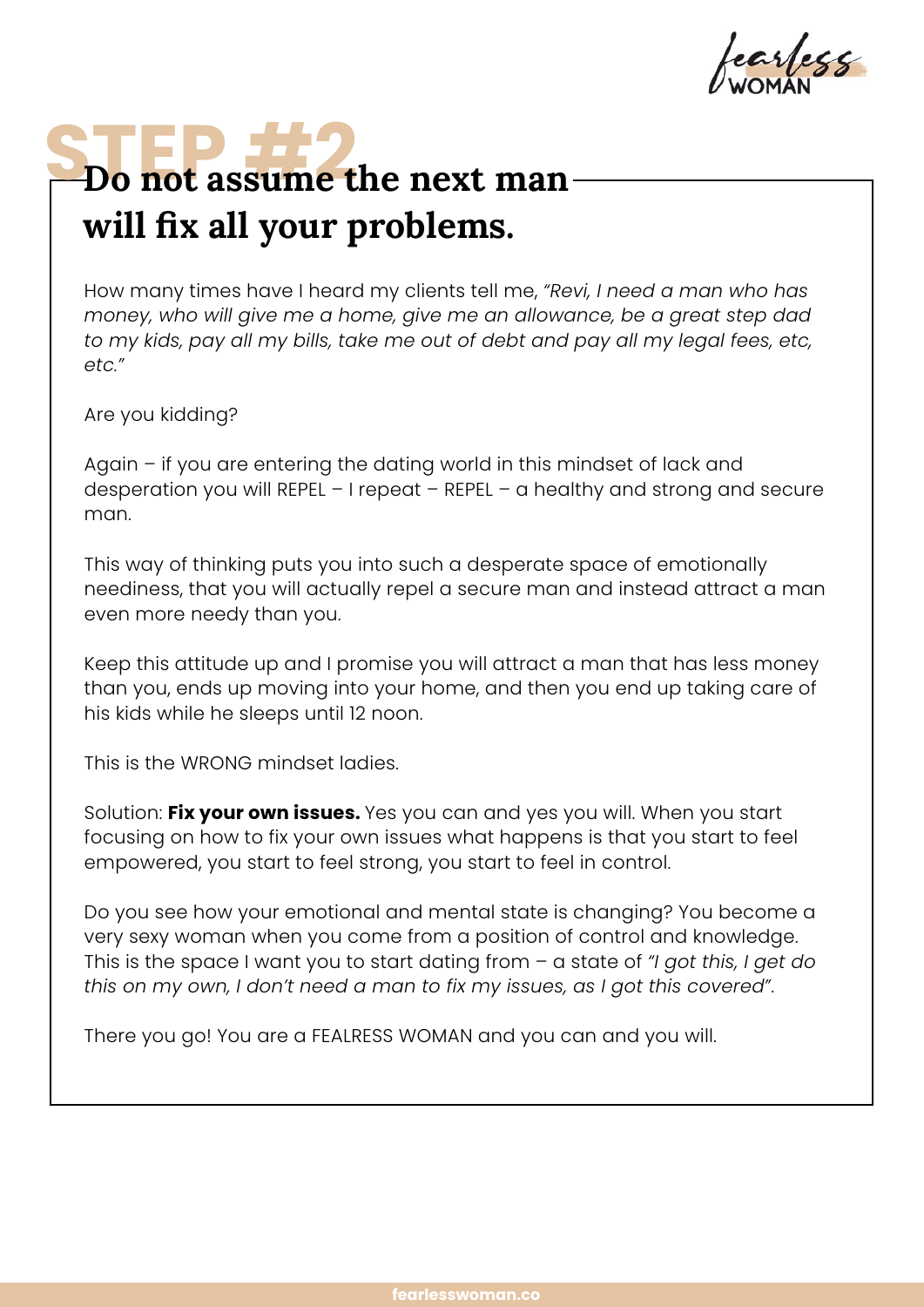arlecc

## Use dating to discover who you are!

Counterintuitive – I know.

Women date and worry so much about HIM. *What does HE want? What does HE like? What does HE want to eat? Where does HE want in a relationship? What does HE look for in a woman?*

WHO CARES ABOUT HIM!!!

Ladies, this is all about YOU! I repeat. **This is ALL about YOU!**

I really could not care less what HE wants. The only thing I care about is what YOU want!

*What are you looking for in a man? What is important to you? What values? What attributes?*

We went through such a difficult Divorce – we already experienced the most horrible of heartbreaks – the heartbreak of a marriage with kids. Do we need to go through this again? Of course not!

For most of us we have not dated in a long time – not to mention now everything is online – Tinder, JDate, Bumble, the list is endless. So we have lots of options that put US in the driver's seat.

Dating is about you dating men to discover what kind of man you want. We don't care what they want – we care what WE want – got it? GOOD.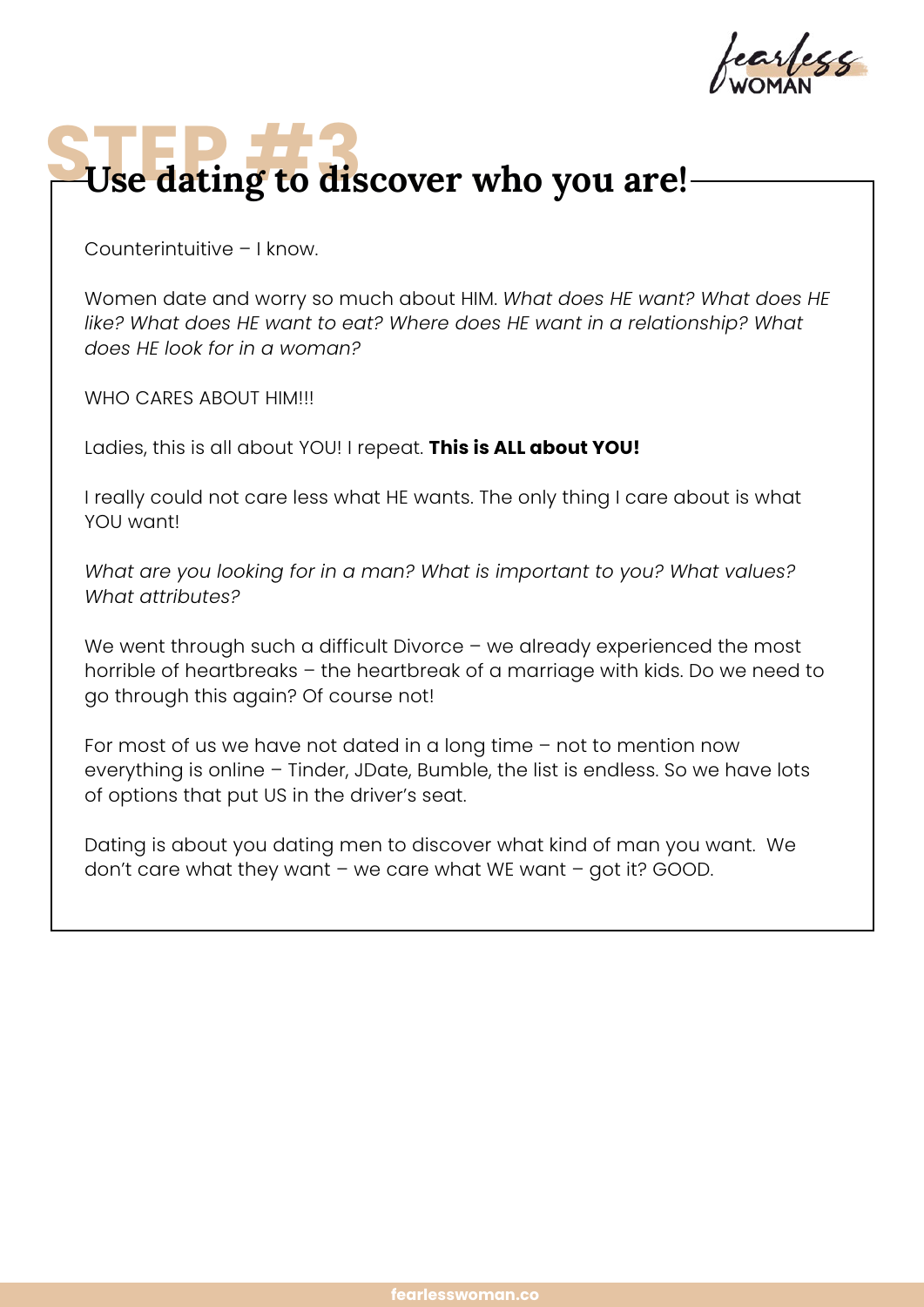arless

## His past relationships matter!

His relationship with his mom, his ex and his kids - it all matters!

This becomes very important for "Chapter 2". The reason is that this tells you a lot of information about a man before you even get to know him. I probed this question a lot when I started dating as it gave me great intel into many things about the man in a very short period of time.

His mom: does he check in on her? Speak of her fondly? Have good memories of his mom growing up? Give her a lot of honor and respect? This is important as a man who has honor for his mom will have honor for his woman. So probe here – it's a great vetting question.

His X / His Kids: I know this is a sticky one but this is very important for you to determine his state of maturity as to how he handled his divorce. You had trauma with your X right? Many men bully women, threaten them with court, no alimony, taking kids away, ruining their lives, the havoc and abuse is awful.

How many of us have X husbands who bailed on the kids? Just went MIA and almost pretend the kids no longer exist? And now have to deal with not just your pain but your kids pain! Awful.

Do you want your boyfriend to be like your X ? Hell no!! To me a sign of a good man is one who is still committed to his kids, shows up, pays alimony, does not bash his X. This shows a man who has emotional health and emotional intelligence and has grown from HIS breakup. He is mature. A grown up. Got it? Don't attract more drama into your life with a man who is still out to get his X wife. You've been in her shoes. Don't get in bed with a man who is still in a toxic and angry place. Run away from that. A man who cares for his kids will swallow his anger for his X to do right for his children. That's a man I want to meet.

Kids don't ask for this drama. They don't ask for this chaos. I want a man who is emotionally mature enough to know this and hold back his frustration of his x and divorce and show his kids unconditional love.

When I see these things align in a man – honor to his mom, love to his kids, and still being understanding to the mother of his kids (his X) then this is a man I want to learn more about.

Show me anything negative in this area – then you RUN AWAY. Fast.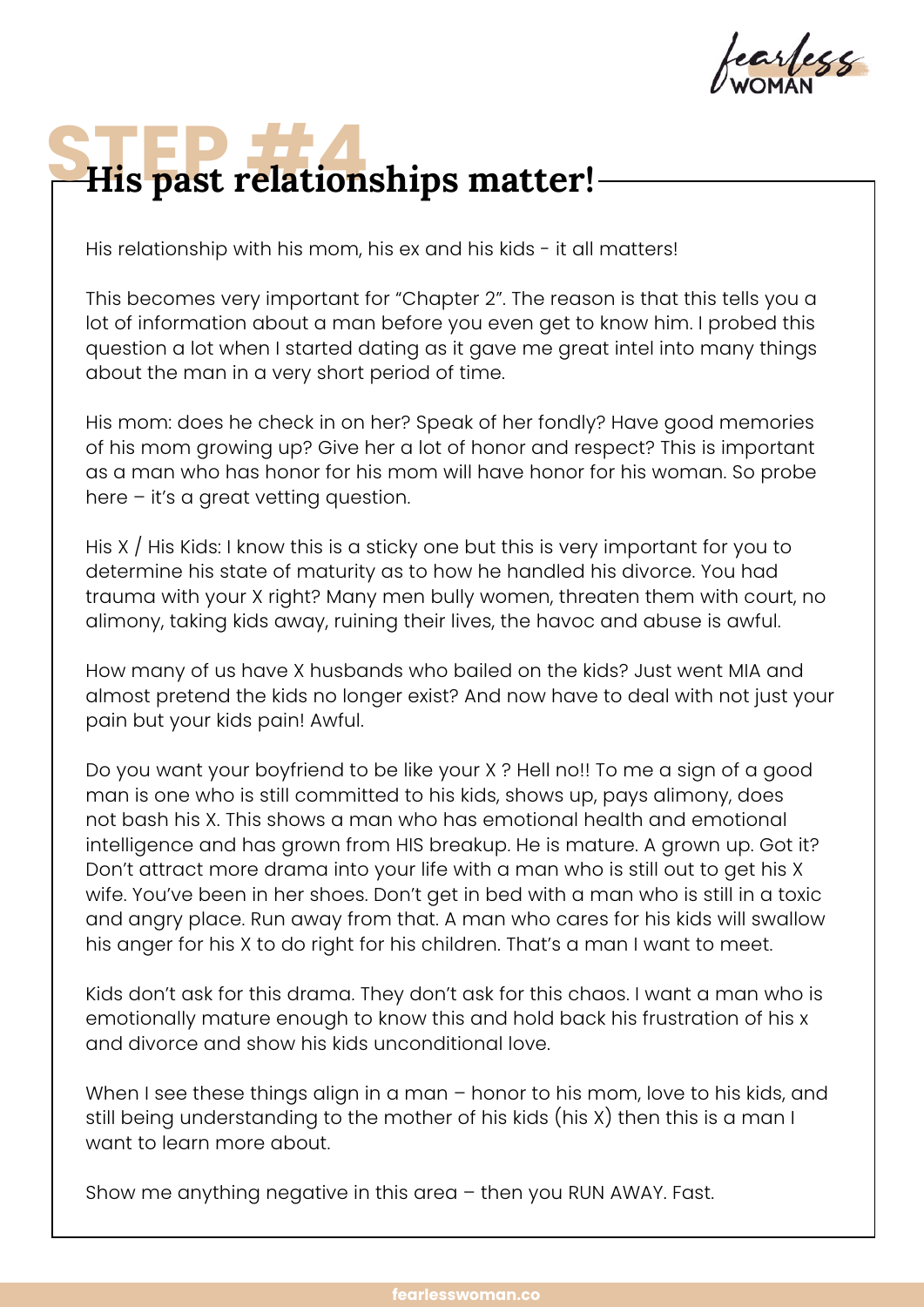arless

## **STEP & EXECUTE & STEP & STEP & STEP & STEP & STEP & STEP & STEP & STEP & STEP & STEP & STEP & STEP & STEP & STEP & STEP & STEP & STEP & STEP & STEP & STEP & STEP & STEP & STEP & STEP & STEP & STEP & STEP & STEP & STEP & S does he have drama?**

This goes back to Step 1 – why you should wait to date and meet a guy. Divorce is heartbreaking. So if someone has ended a marriage, they are in a lot of pain. This could be dangerous for you to date a man like this as now he is needy and looking for a "woman" to fix him, help him, nurture him.

Is this the type of man you want?

Also, you need to see his situation. Is he working, does he have money (I am not talking millionaire, but you want someone who is stable, and secure, with a good job, or income from a business or investments). This is not dating in high school and not dating in college. This is "grown up" dating – dating after getting through a divorce – dating with kids at home dealing and coping with the divorce.

So be a grown up here. Don't find a man who is another CHILD for you to take care of – we have to focus on our OWN kids to nurture and take care of THEM – what now you will attract a GROWN man who is also a child for you to take care of? NO!

Do not focus on fixing another man. Do not focus on saving another man. Do not focus on nurturing another man.

#### **Reminder – this is about saving YOU. This is about fixing YOU. This is about taking care of YOU – your wants, your needs, your desires. So don't make the focus on HIM make it about you.**

This man should NOT have drama. He should be stable, secure, with a business, in a somewhat normal x wife / co -parenting situation (it's never going to be perfect I know, but use your best judgement on what is normal and what is dysfunctional).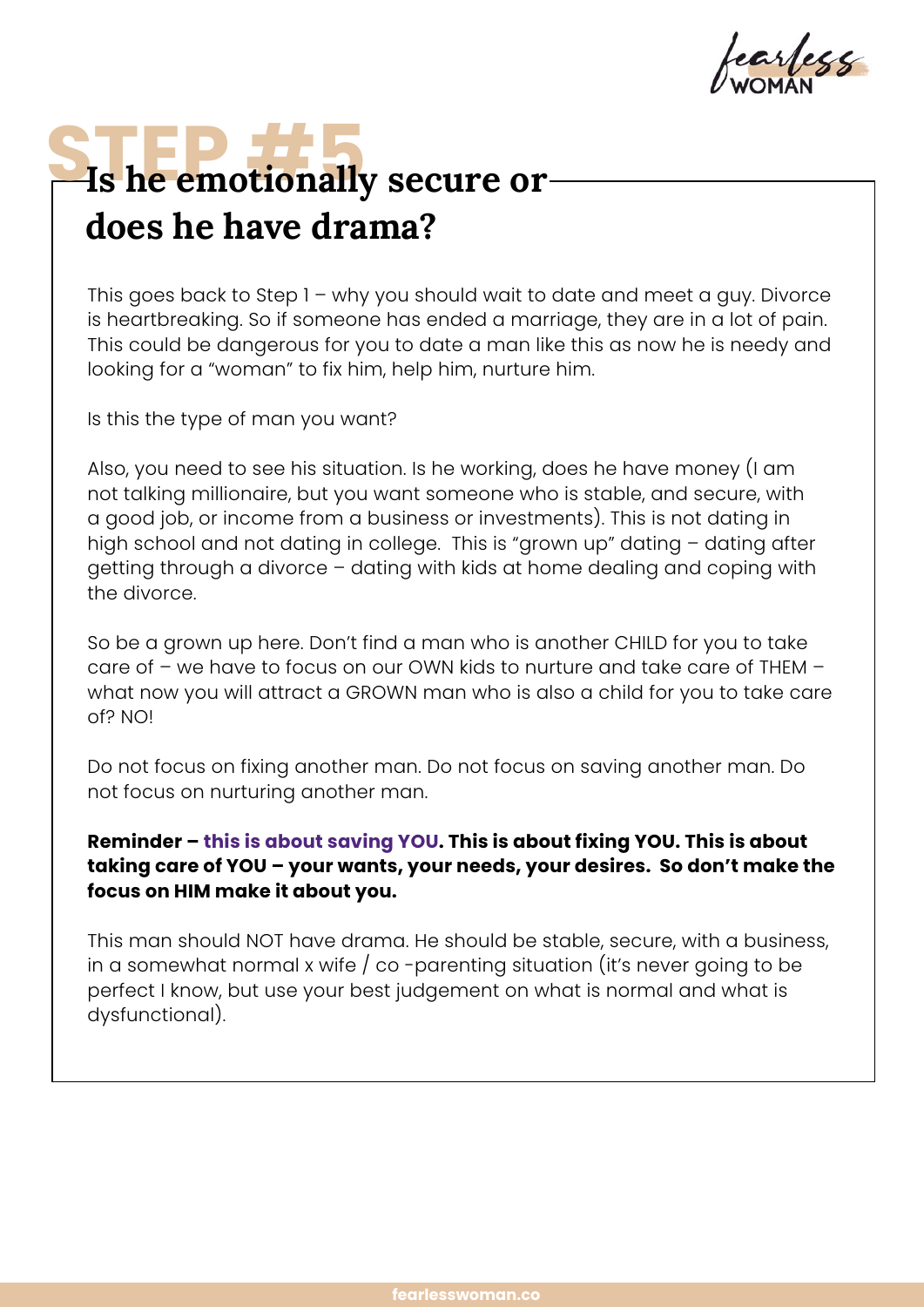learless

### **BONUS TIP: KEEP FOCUSING ON YOU & YOU WILL ATTRACT A GREAT MAN!**

The secret to finding an amazing man and a boyfriend after a Divorce is very simple. **Focus on you. Period.**

When you focus on your growth, your mind, your body, your soul; you focus on fixing your finances, healing yourself with friends, family, therapy and support; spending time with your kids to make sure they are ok with this new way of being, with two homes and parents split up; with you reading and discovering new hobbies and trying new foods; going out alone, sitting at a sushi restaurant and eating dinner ALONE; going to a movie ALONE; going to a salsa dance class without knowing ANYONE; getting a job; making money; getting in shape; learning new things – all these things are all about YOU.

When you fall in love with yourself – when you know you who are – when you take care of yourself and become strong and grounded and happy with your life – and have gratitude for what is in your life – then the magic happens.

The men start showing up! They start noticing you have "something" about you. They will comment on it, and say, "uhm, there is something different about you" and they will want to go out with you and get to know you. And you will be so busy you will have to make them wait. And guess what – they WILL wait.

A woman who is secure, grounded and whole with herself, is the sexiest woman on the planet.

Fall in love with yourself. Fix your life, fix your issues, become a secure, whole woman, make your own money, get in shape, be happy with your lot and I PROMISE you will fall in love with the most amazing man of your life – as the universe will respond to your growth of abundance and security and gratitude with a like minded man.

Just do these steps over and over again and you will see that you won't have to FIND a man!

Instead a man will FIND you as you will ATTRACT him by just being the Fearless Woman you have now become!